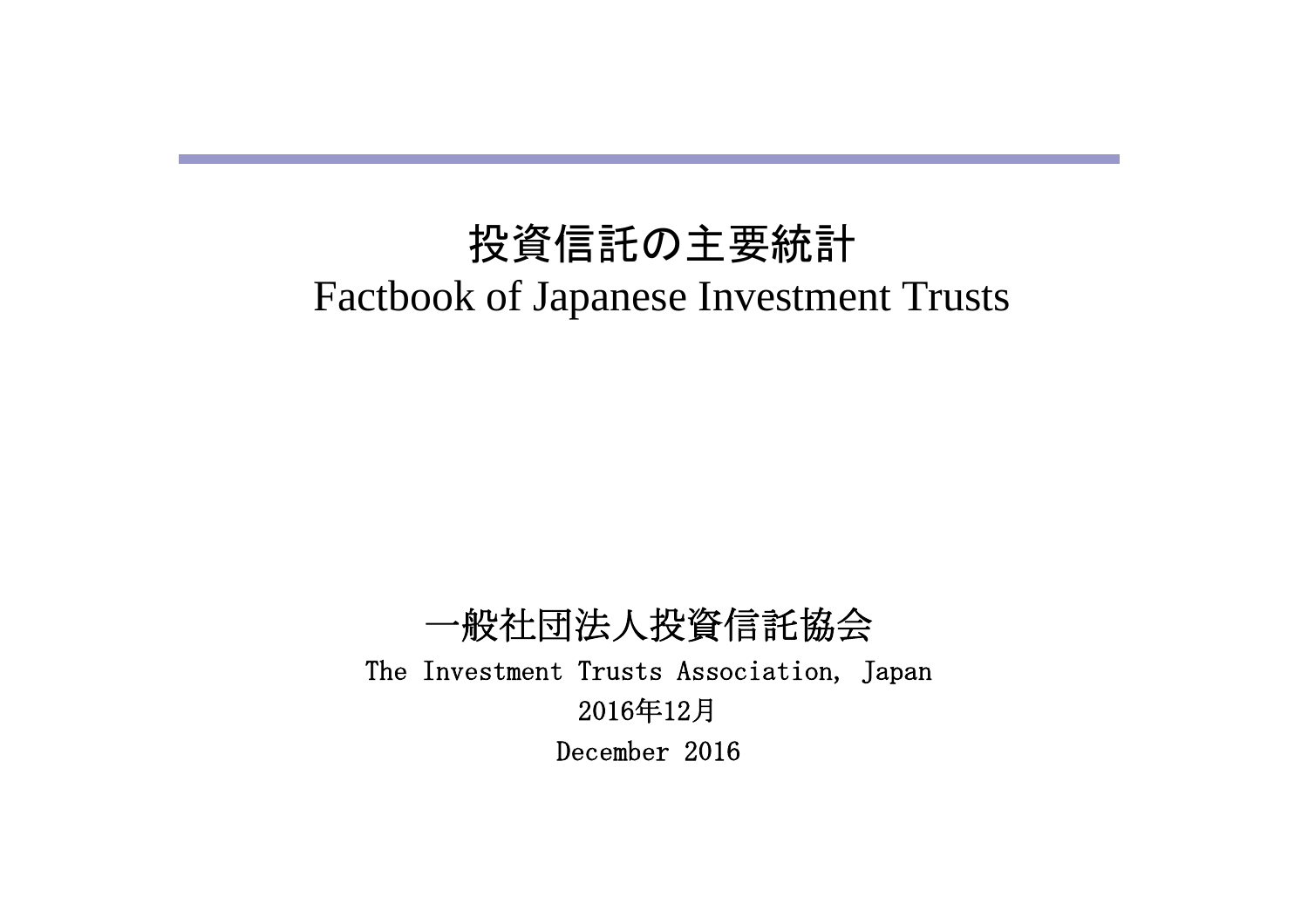#### Ⅰ投資信託市場動向

Trend of Japanese Investment Trusts

1. 投資信託の全体像 Total Net Assets-Structure of Investment Trusts 2.公募投信の純資産総額等の推移 Total Net Assets of Publicly Offered Investment Trusts 3. 契約型公募投信の新規設定・償還・運用中ファンドの本数 Number of Newly Launched Funds, Redeemed Funds and Currently-Managed Funds / Publicly Offered Investment Trusts 4.公募株式投信の純資産総額等の推移 Total Net Assets of Publicly Offered Stock Investment Trusts 5. 公募株式投信(除くETF)の純資産総額等の推移 Total Net Assets of Publicly Offered Stock Investment Trusts (Excluding ETFs) 6. 公募株式投信の新規設定・償還・運用中ファンドの本数 Number of Newly Launched Funds, Redeemed Funds and Currently-Managed Funds / Publicly Offered Stock Investment Trusts 7.株式投信の商品分類別内訳 The Figures of Publicly Offered Stock Investment Trusts by Investment Objectives 8. 1ファンドあたり平均運用資産残高 Average Net Assets per Fund 9.毎月決算型ファンドの純資産総額と株式投信に占める割合 Total Net Assets of Monthly Payout Funds and Percentage of Monthly Payout Funds in Publicly Offered Stock Investment Trusts 10.公募株式投信に占める外貨建純資産比率の推移 Percentage of Foreign Currency-Denominated Assets in Publicly Offered Investment Trusts and Publicly Offered Stock Investment Trusts 11. 公募株式投信における国内株式への投資比率 Percentage of Domestic Shares in Publicly Offered Stock Investment Trusts 12. 公募株式投信の販売態別純資産残高とシェア Total Net Assets and Share of Publicly Offered Stock Investment Trusts by Distribution Channels 13.ETFの純資産総額と本数 The Number and Total Net Assets of ETFs 14.公募株式投信(追加型)における運用管理費用(信託報酬)の状況 Fees and Expenses of Publicy Offered Stock Investment Trusts 15.上場REITの純資産総額 Total Net Assets of Listed REITs 16.確定拠出年金(DC)向けファンドの市場規模(推計) Total Net Assets of Investment Trusts For Defined Contribution Pension Plan 17.ラップ向けファンドの市場規模(推計) Total Net Assets of Investment Trusts For Wrap Account 18. 契約型私募投信の純資産総額の推移 Total Net Assets of Privately Placed Investment Trusts 19.主要国における個人金融資産構成の比率 Ratio of Individual Financial Assets Structure in the Major Countries 20.投資信託の世界統計 World Statistics of Investment Funds

#### Ⅱ業界の概況

Outline of Industry

#### 21.協会会員数等の推移

The Number of Member Companies of JITA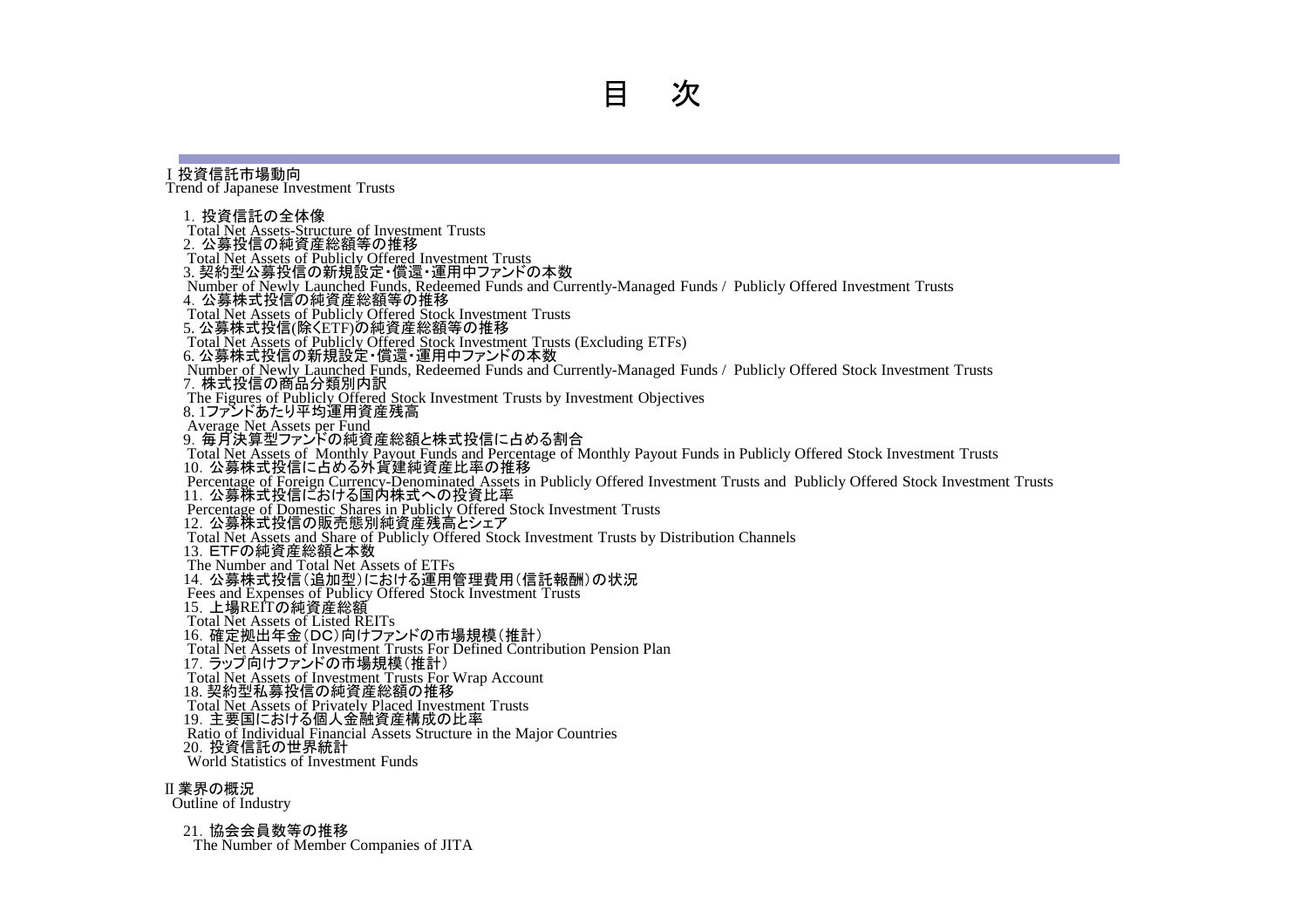#### 1. 投資信託の全体像

#### Total Net Assets-Structure of Investment Trusts

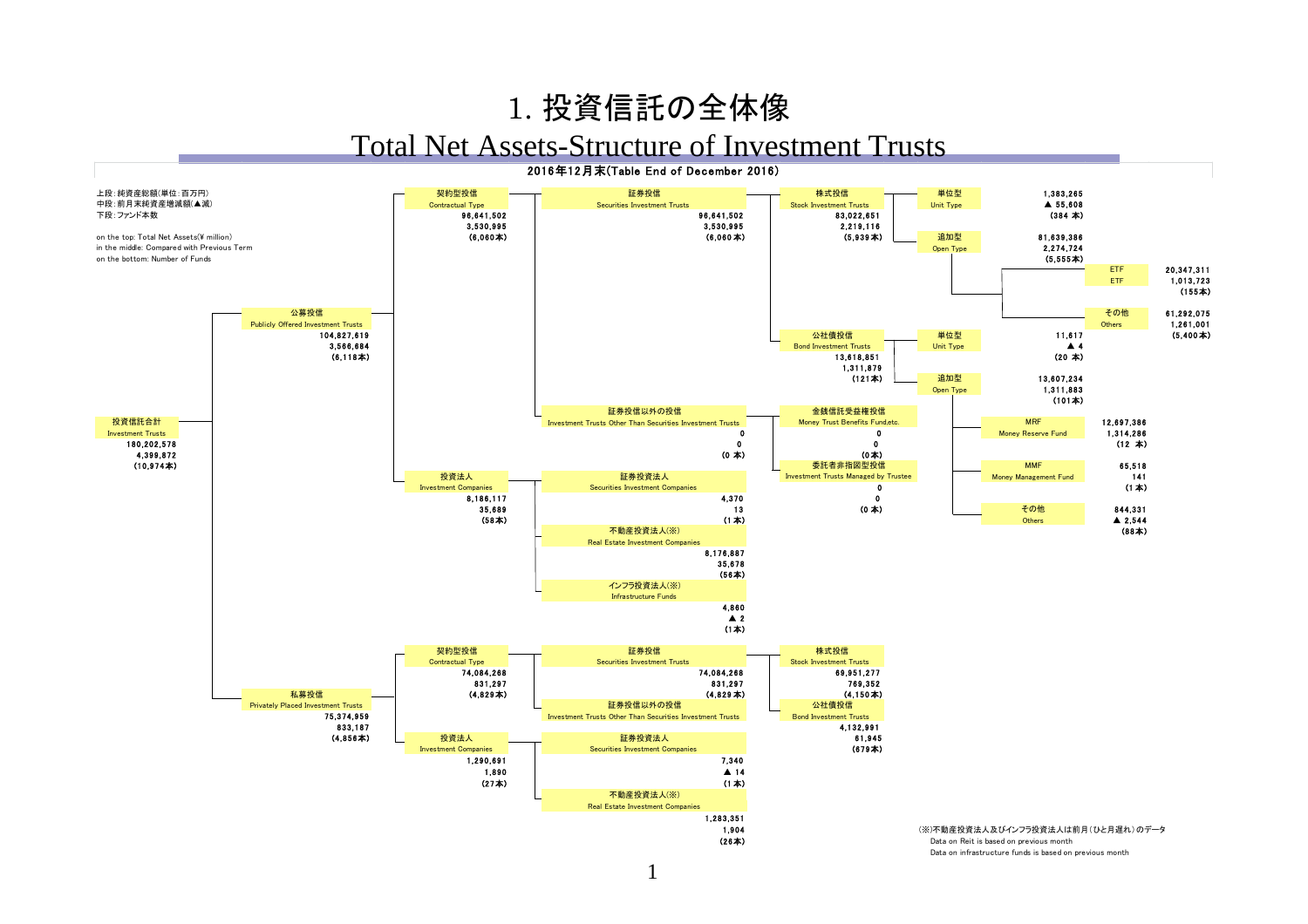#### 2. 公募投信の純資産総額等の推移

#### Total Net Assets of Publicly Offered Investment Trusts



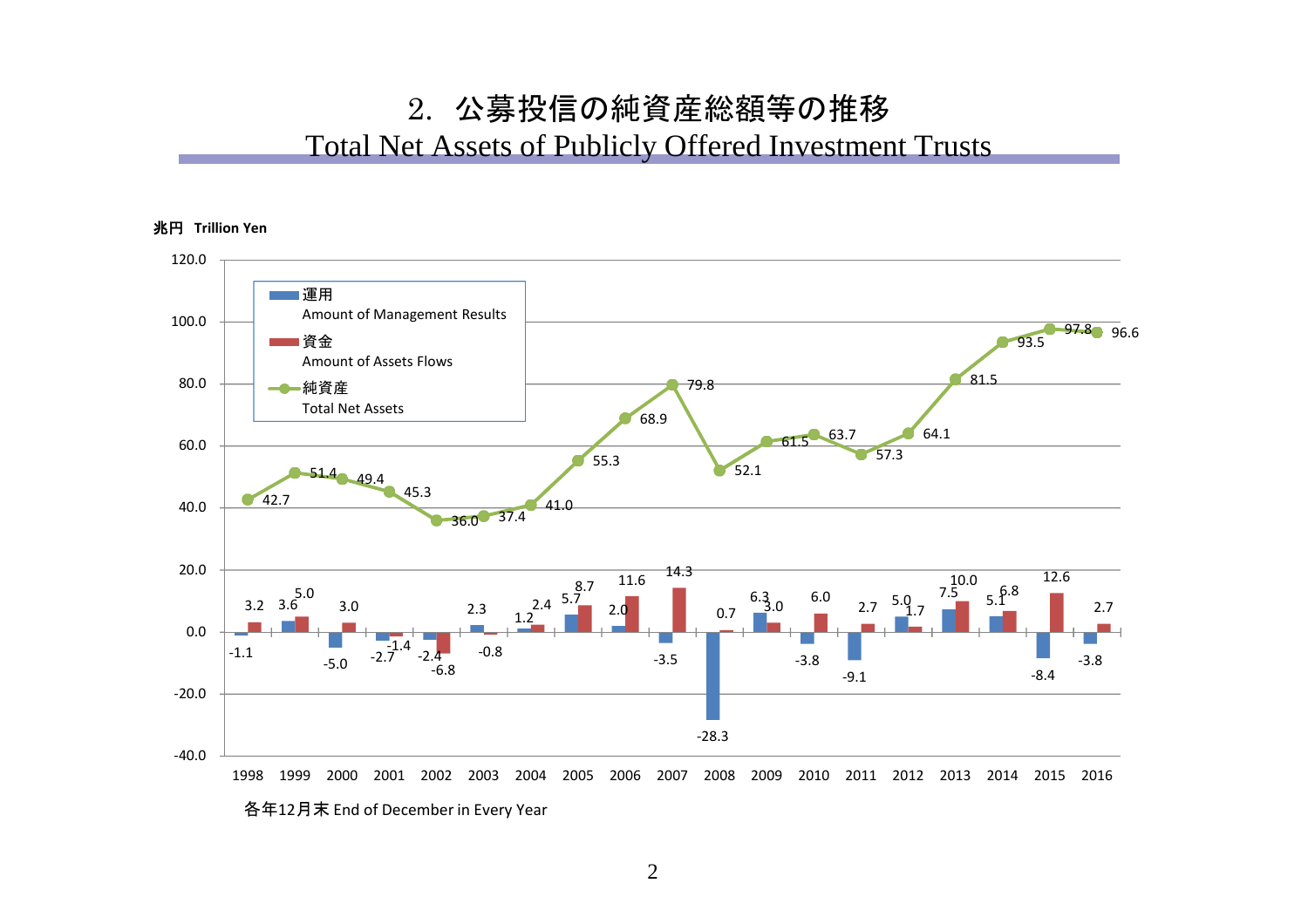### 3. 契約型公募投信の新規設定・償還・運用中ファンドの本数

Number of Newly Launched Funds, Redeemed Funds and Currently-Managed Funds / Publicly Offered Investment Trusts



各年12月末 End of December in Every Year.

3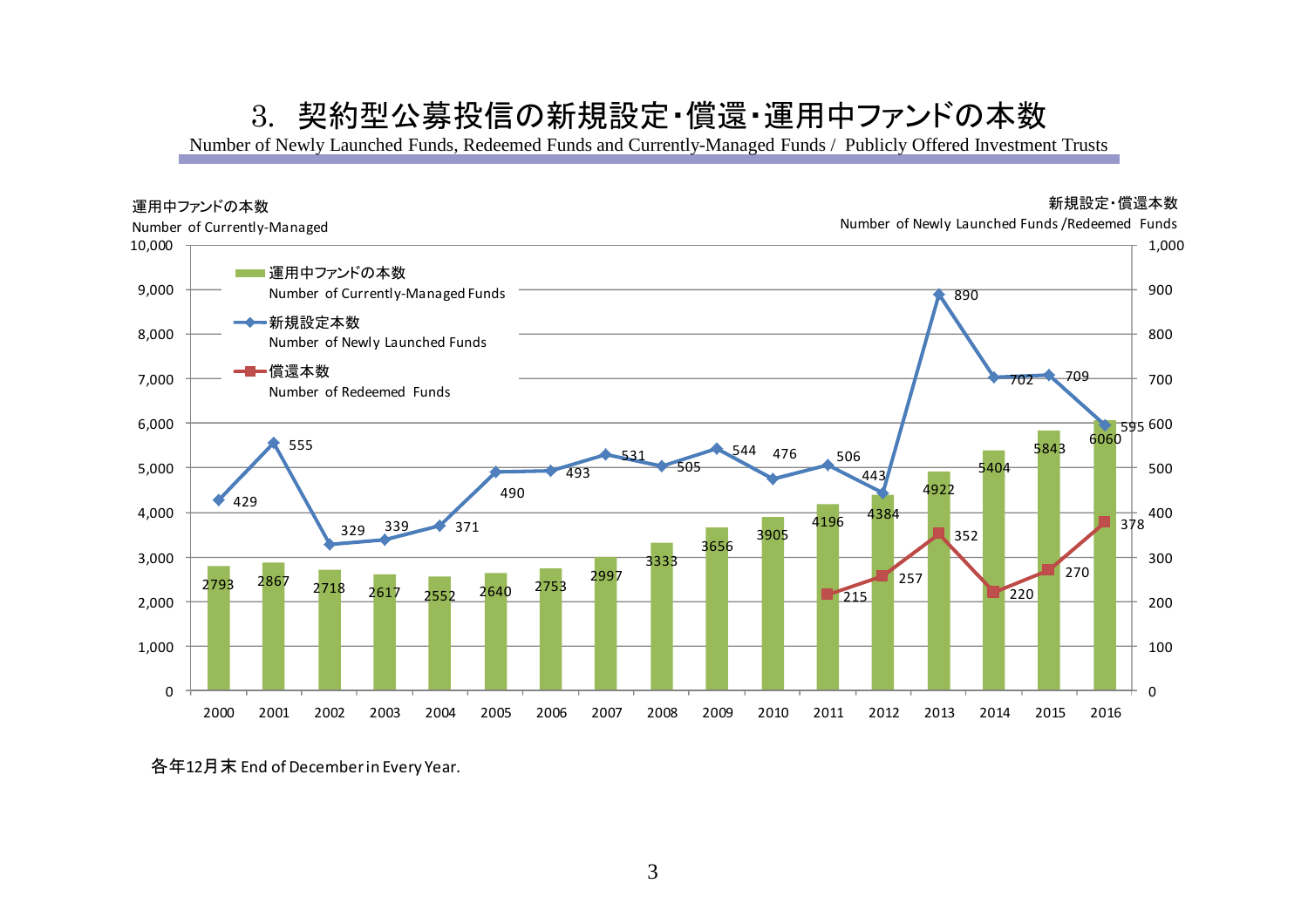#### 4. 公募株式投信の純資産総額等の推移

Total Net Assets of Publicly Offered Stock Investment Trusts

#### 兆円 **Trillion Yen**

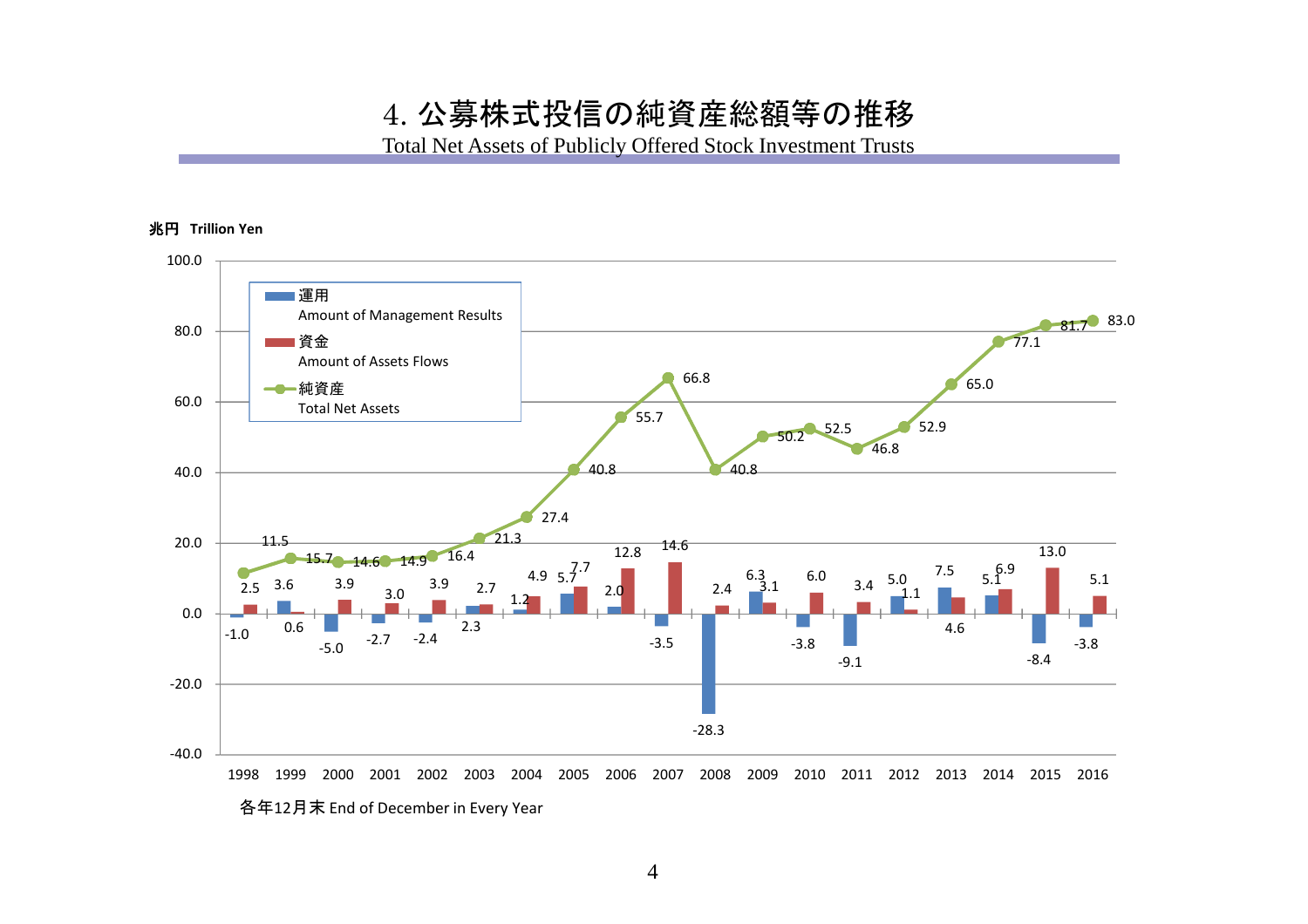#### 5. 公募株式投信(除くETF)の純資産総額等の推移

Total Net Assets of Publicly Offered Stock Investment Trusts (Excluding ETFs)

#### 兆円 **Trillion Yen**



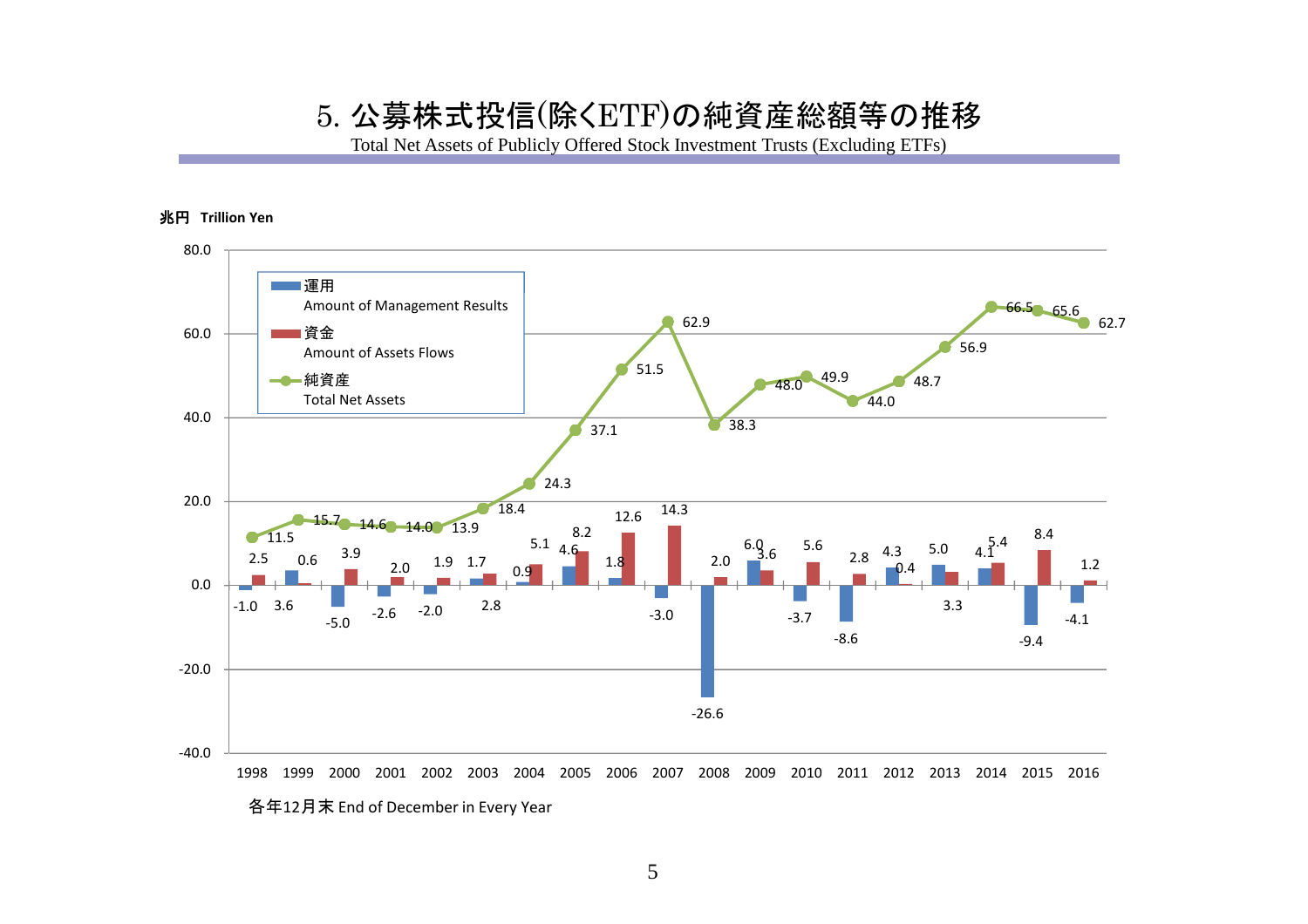## 6. 公募株式投信の新規設定・償還・運用中ファンドの本数

Number of Newly Launched Funds, Redeemed Funds and Currently-Managed Funds / Publicly Offered Stock Investment Trusts



各年12月末 End of December in Every Year .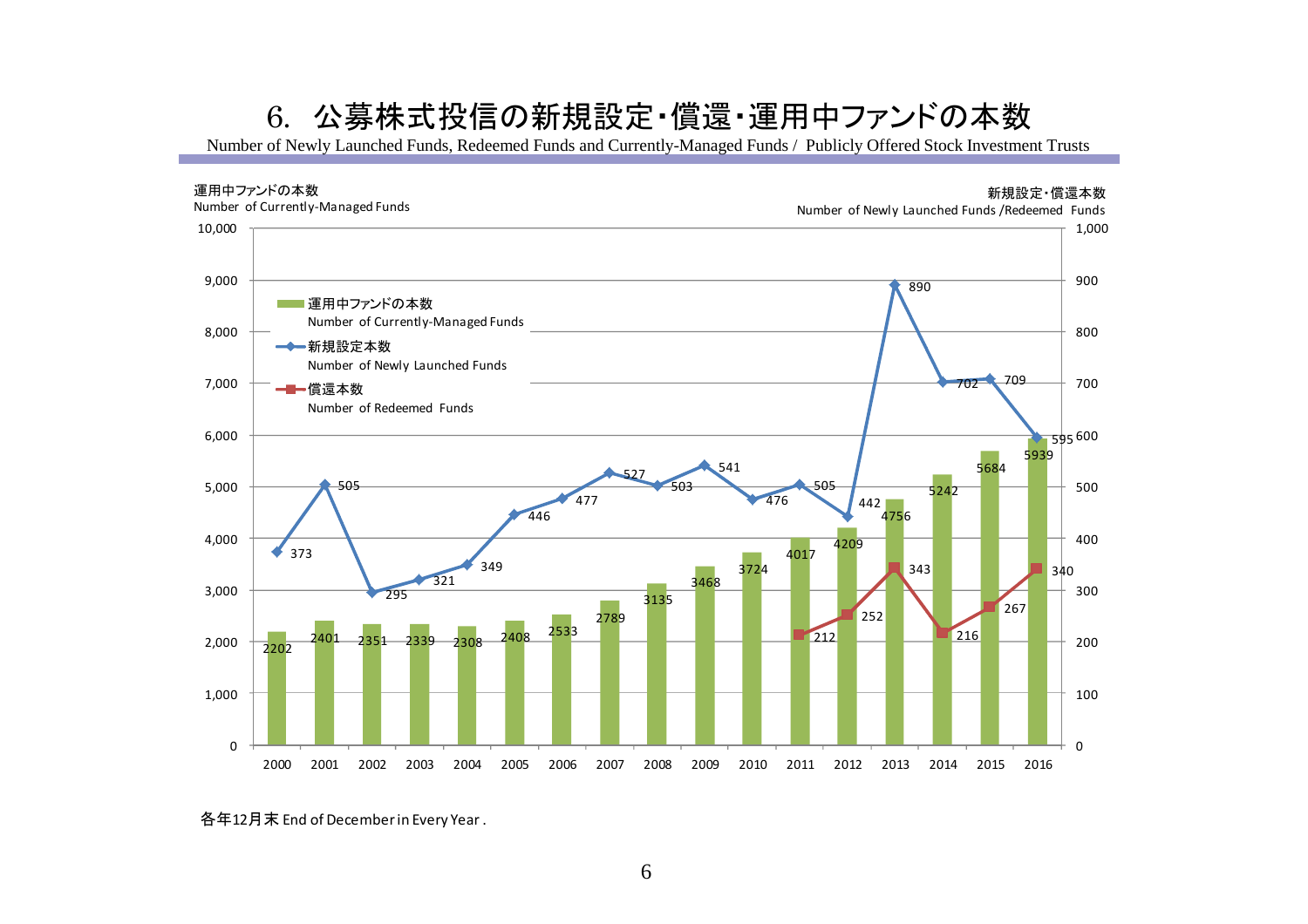#### 7. 株式投信の商品分類別内訳

The Figures of Publicly Offered Stock Investment Trusts by Investment Objectives

2016年末(End of Year 2016 )

地域 Area 資産 Assets 株式 Stock 145,880 115,076 3.5 411 30,393 5,962 ▲1,238 29,155 0.9 290,972 1,036 債券 Bond 15,170 | 14,822 | 4.2 | 14.4 | ▲66 | 266 | 324 | 258 | 0.1 | 29,499 | 228 不動産投信 Real Estate Investment Trusts 17,201 12,481 2.8 8 4,712 3,086 151 4,863 1.1 39,951 118 その他資産 Other Assets 82 | 55 | 3 | 24 | 0 | 3 | 27 | 97 | 4 資産複合 Asset Mix 3,215 | 1,147 | 2.4 | 61 | 2,007 | 150 | ▲175 | 1,832 | 3.8 | 4,944 | 66 181,548 143,580 3.4 898 37,070 9,464 ▲935 36,136 0.9 365,463 1,452 株式 Stock 13,796 18,659 2.5 159 ▲5,022 3,496 ▲3,034 ▲8,056 ▲1.1 59,383 805 債券 Bond 28,925 34,884 1.2.1 ▲6,380 13,686 ▲9,378 ▲1.5,758 ▲1.0 129,198 1,260 不動産投信 Real Estate Investment Trusts 29,369 | 12,136 | 1.6 0 | 17,232 | 12,526 ▲11,864 5,368 0.7 64,265 215 その他資産 Other Assets | 3,944 | 4,099 | 3.3 | 422 | ▲577 | 12 | ▲565 | ▲0.5 | 9,953 | 232 資産複合 Asset Mix 6,726 3,725 2.4 50 2,951 1,392 ▲633 2,318 1.5 14,187 184 82,758 73,503 2.1 1,051 8,204 31,560 ▲24,897 ▲16,693 ▲0.5 276,986 2,696 株式 Stock 16,232 | 11,555 | 2.3 | 4,624 | 2,516 | ▲2,165 | 2,458 | 0.5 | 42,887 | 315 債券 Bond | 8,000 | 9,499 | 2.2| 680 | ▲2,179 | △2,366 | ▲4,545 | ▲1.1 | 33,791 | 332 不動産投信 Real Estate Investment Trusts 8.516 5.252 1.6 0 3.265 ▲5.853 ▲2.588 ▲0.8 25.784 88 その他資産 Other Assets 2,870 3,972 3.0 779 ▲1,881 ▲2,000 ▲1.5 9,976 196 資産複合 Asset Mix 17,448 15,816 1.8 168 1,465 2,102 ▲1,388 77 0.0 75,340 860 53,067 46,094 2.0 1,680 5,293 12,211 ▲11,891 ▲6,598 ▲0.3 187,777 1,791 317,373 263,177 2.7 3,629 50,567 53,234 ▲37,723 12,845 0.1 830,227 5,939 103,880 92,480 2.1 260 11,139 49,059 ▲39,517 ▲28,378 ▲0.7 345,030 1,531 73,969 72,275 2.4 547 1,146 28,393 ▲28,531 ▲27,386 ▲0.9 239,758 2,127 日経225 NIKKEI225 55,388 40,318 3.4 0 | 15,070 | 1,226 | 3,335 | 18,405 | 15 | 109,049 | 84 TOPIX TOPIX 33,322 15,439 1.6 0 17,882 1,159 1,067 18,950 2.0 90,196 72 その他 Others | 48,292 | 39,151 | 4.0 | 74 | 9,067 | 1,894 | ▲1,192 | 7,876 | 0.8 | 85,620 | 625 137,002 94,908 3.0 74 42,020 4,279 3,211 45,230 1.4 284,865 781 109,311 70,860 3.2 6 38,444 2,605 3,374 41,819 1.9 203,473 155 ブル・ベア型 Bull/Bear 13,816 13,974 26.8 90 ▲247 0 ▲747 ▲994 ▲1.9 3,841 80 条件付運用型 Conditional Management │ 0 │ 17 │ 0.3 │ ▲352 │ 4 │ 7 │ ▲375 │ ▲6.9 │ 269 │ 11 ロング・ショート型 Long/Short │ 3,090│ 1,801│ 2.9│ 50│ 1,239│ 30│ ▲167│ 1,073│ 1.8│ 5,640│ 87 その他型 Others 354 | 254 | 4 | 96 | 36 | ▲36 | 60 | 0.7 | 709 | 23 17,261 16,046 12.6 509 706 70 ▲943 ▲237 ▲0.2 10,459 201 海外 Foreign (単位 : 億円 ; ¥ 100 million) 項目 ITEMS 設定額 Sales  $(A)$ 解約額 Repurchases (B) 解約率 Rate of Repurchases 償還額 **Redemptions**  $(C)$ 差引増減(▲)額  $(D) =$  $(A) - ( (B) + (C))$ 収益分配額 Profit Distributions 運用等増減(▲)額 Managed Results  $(F)$ 純資産増減(▲)額  $((D) + (E))$ 増減率 Rate of Chang 純資産総額 Total Net Assets ファンド本数 Number of Funds 国内 Domestic 特殊型 Special Type 内外 InterNational 株式投信合計 Stock Investment Trusts 毎月決算型 Monthly Payout ファンドオブファンズ Fund of Funds インデックス Index ETF ETF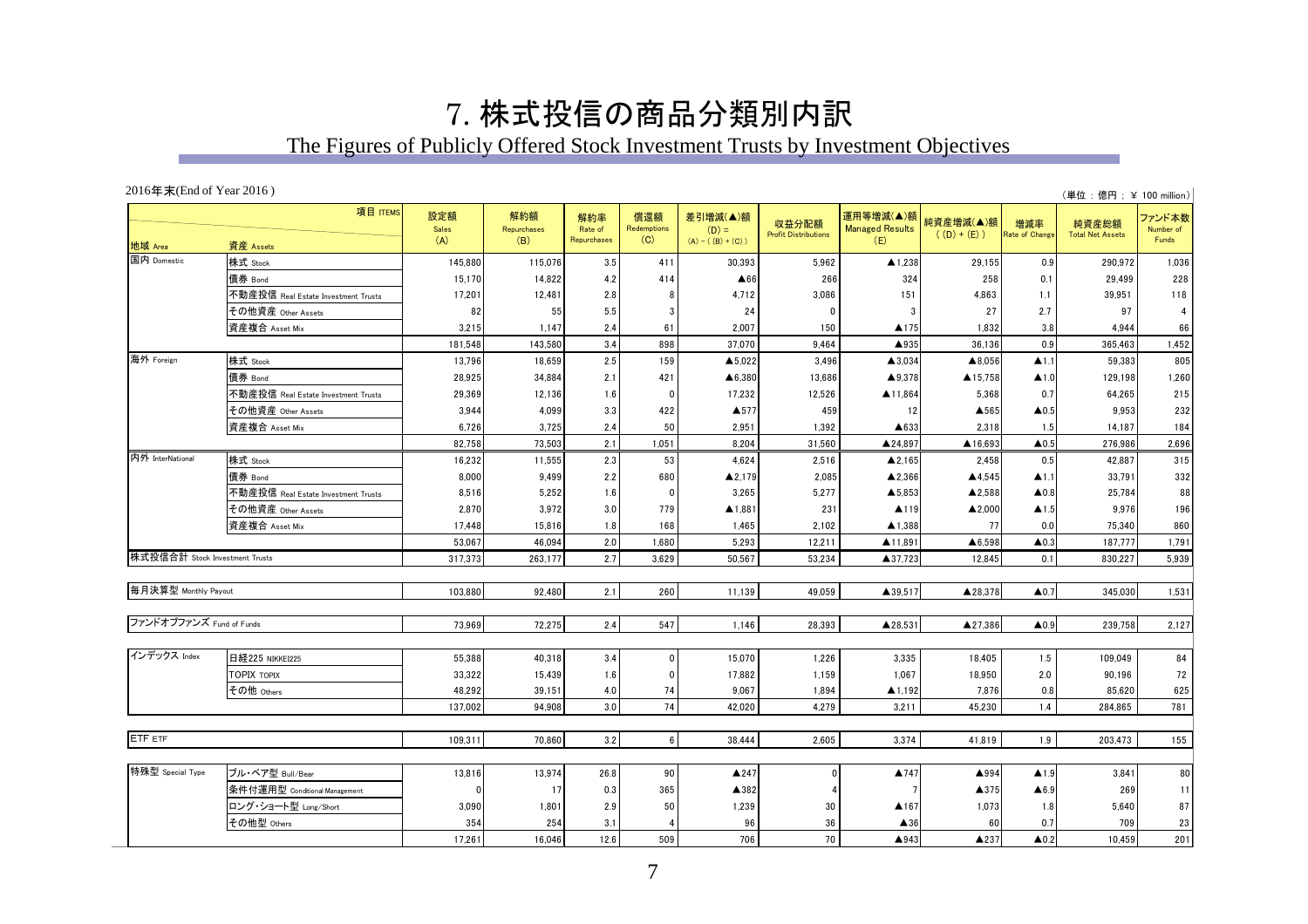8. 1ファンドあたり平均運用資産残高 Average Net Assets per Fund



8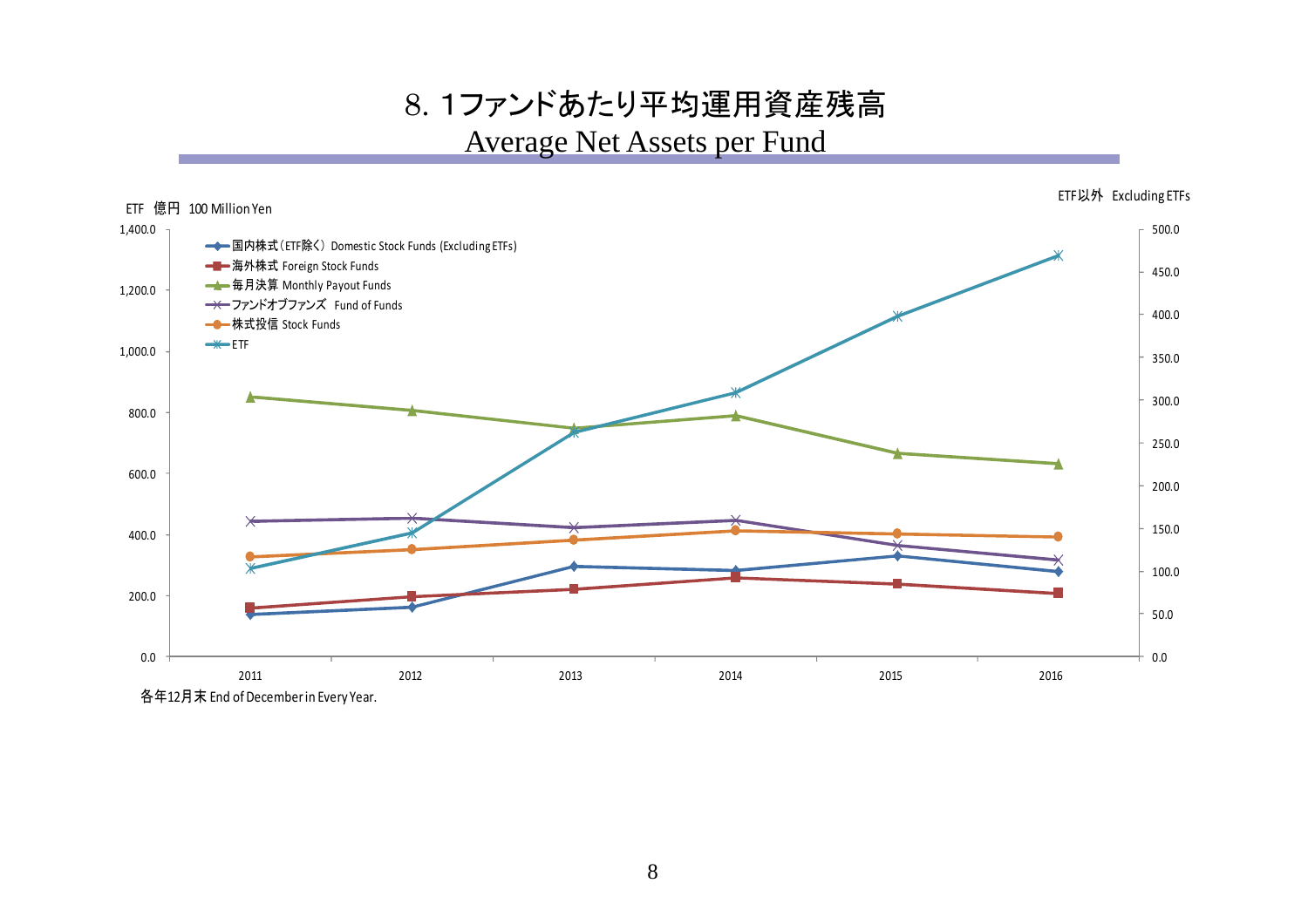### 9. 毎月決算型ファンドの純資産総額と株式投信に占める割合

Total Net Assets of Monthly Payout Funds and Percentage of Monthly Payout Funds in Publicly Offered Stock Investment Trusts



**→■→割合** Percentage of Monthly Payout Funds in Publicly Offered Stock Investment Trusts

<u>■■</u>ETFを除いた割合 Percentage of Monthly Payout Funds in Publicly Offered Stock Investment Trusts(Excluding ETFs)

各年12月末 End of December in Every Year.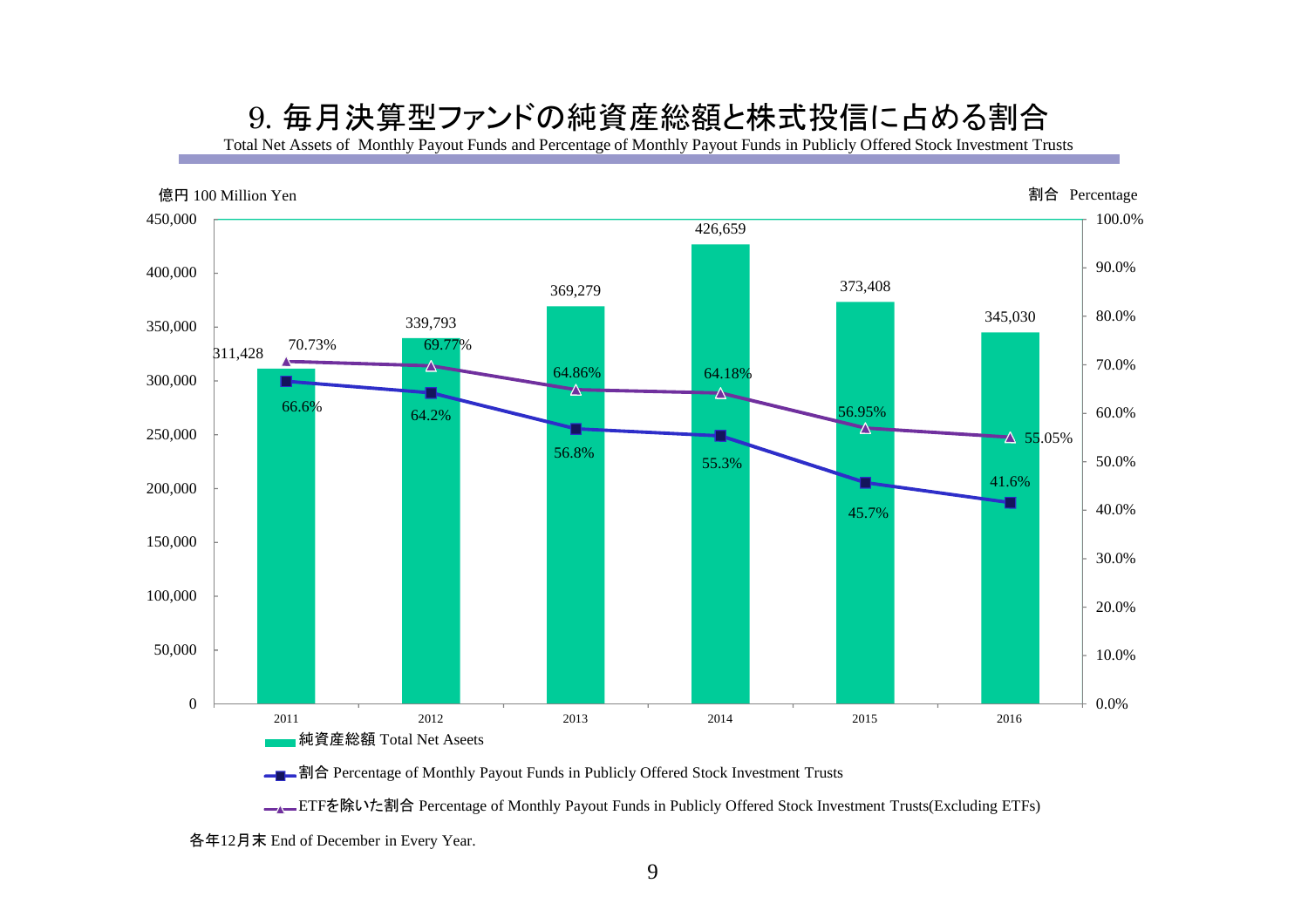#### 10. 公募株式投信に占める外貨建純資産比率の推移

Percentage of Foreign Currency-Denominated Assets in Publicly Offered Investment Trusts and Publicly Offered Stock Investment Trusts



各年12月末 End of December in Every Year.

(\*)外貨建純資産に円建て外国投資信託は含まれていない場合がある。

There are cases which Foreign Currency-Denominated Assets don't include Yen-denominated Off-Shore Funds Assets.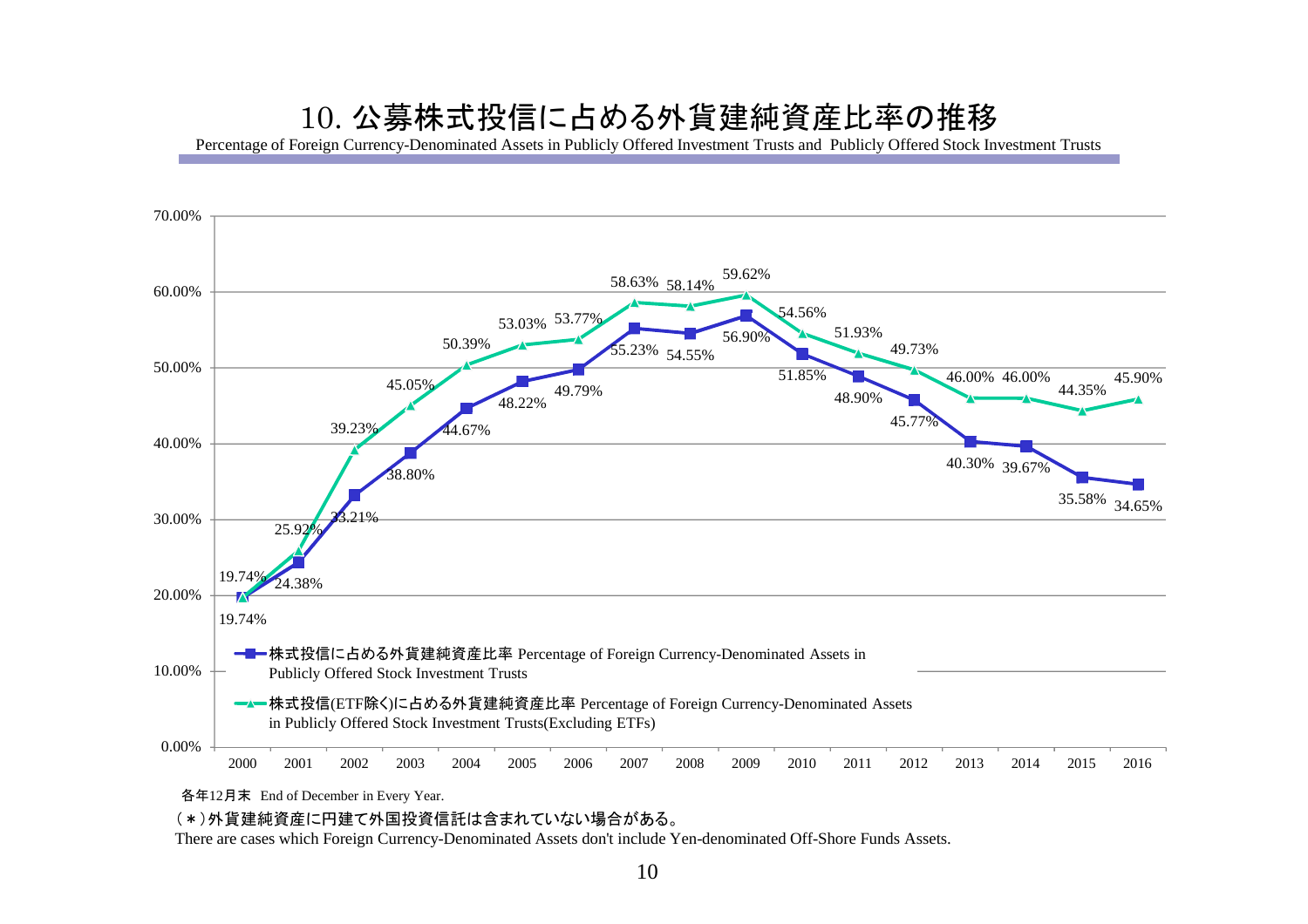### 11. 公募株式投信における国内株式への投資比率の推移

Percentage of Domestic Shares in Publicly Offered Stock Investment Trusts

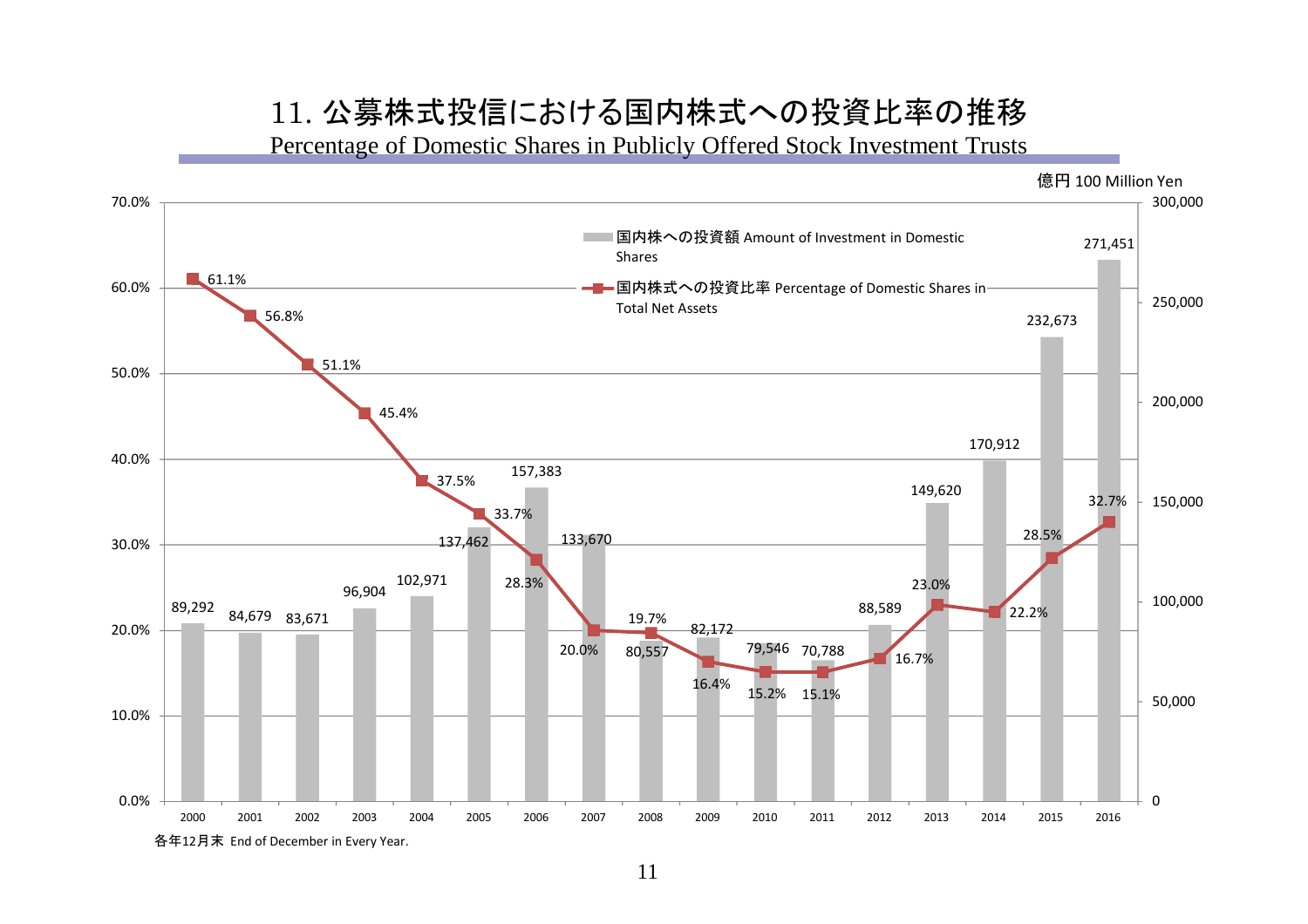# 12. 公募株式投信の販売態別純資産残高とシェア

Total Net Assets and Share of Publicly Offered Stock Investment Trusts by Distribution Channels



各年12月末 End of December in Every Year.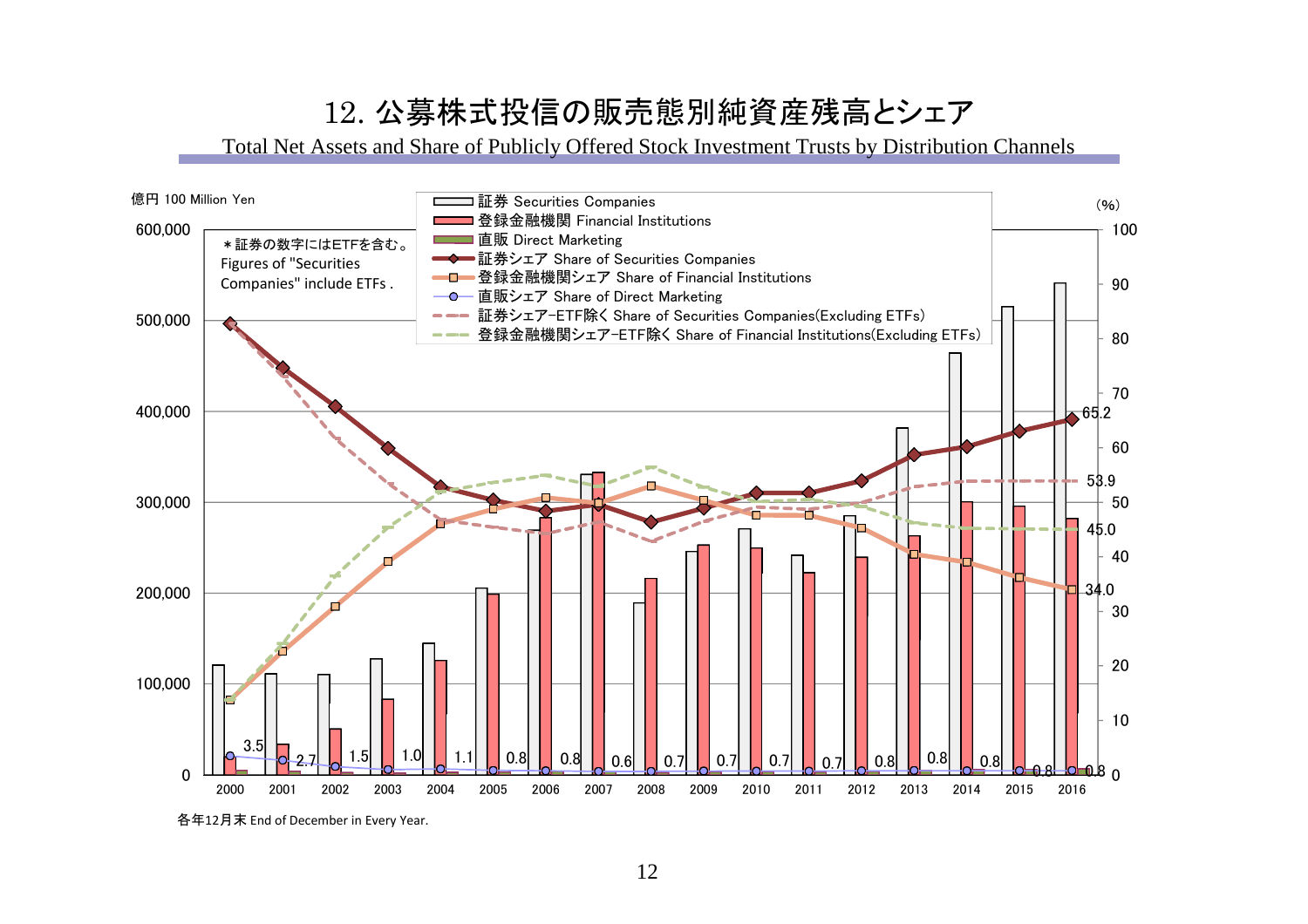#### 13. ETFの純資産総額と本数 The Number and Total Net Assets of ETFs



各年12月末 End of December in Every Year.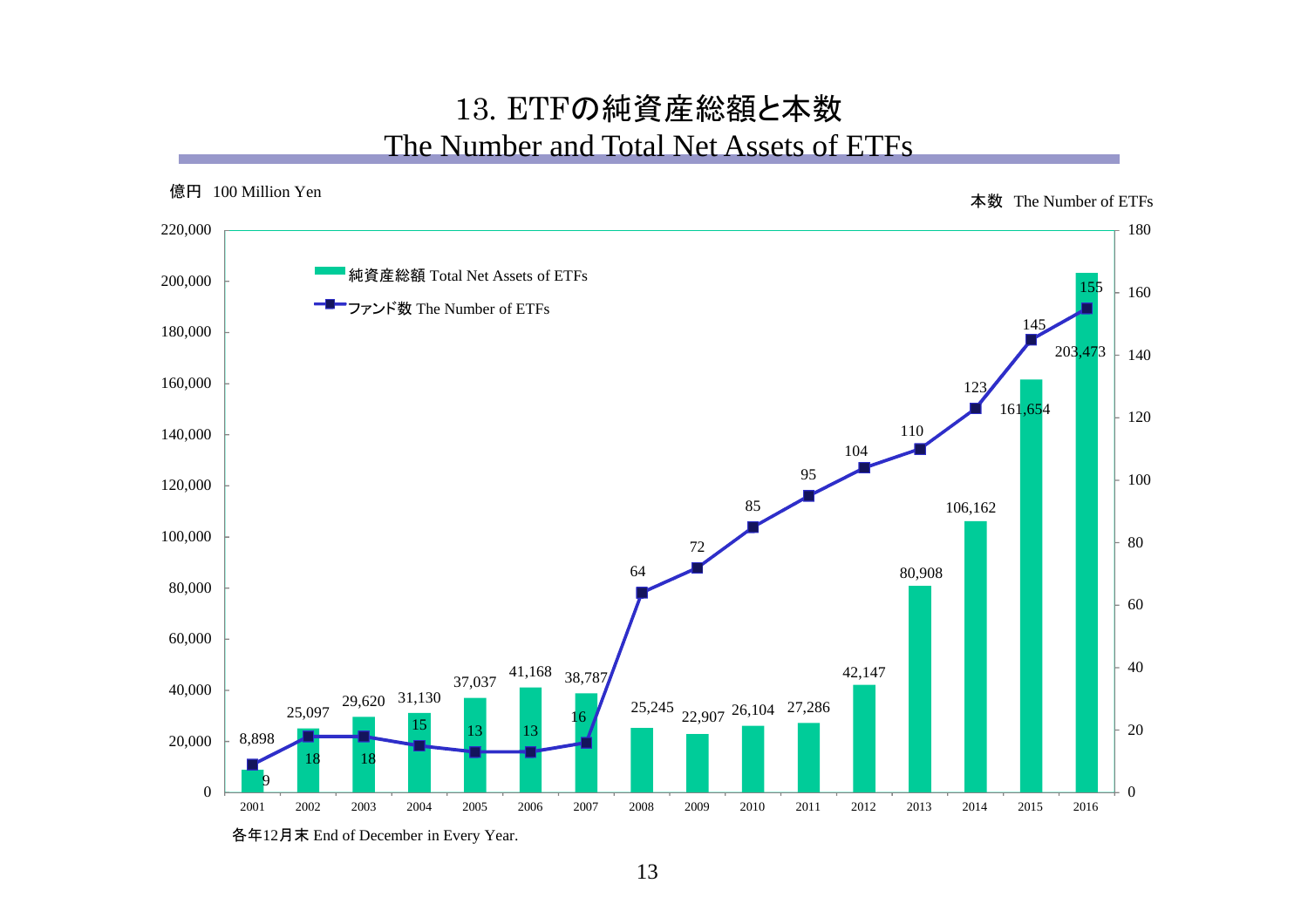### 14. 公募株式投信(追加型)における運用管理費用(信託報酬)の状況 Fees and Expenses of Publicy Offered Stock Investment Trusts

#### 2016年12月末(Table End of December 2016)

(単位:% (税抜Excluding tax))

| 項目 ITEMS                            |                                     | 運用管理費用<br><b>Trust Remuneration</b><br>$(A+B+C)$ |               |               | 委託会社<br>Trust Remuneration for The Trustor<br>(A) |               |               | 販売会社<br><b>Agent Fee</b><br>(B) |               |               | 受託会社<br><b>Trust Remuneration for The Trustee</b><br>(C) |                      |               | ファンド本数<br>Number of Funds |
|-------------------------------------|-------------------------------------|--------------------------------------------------|---------------|---------------|---------------------------------------------------|---------------|---------------|---------------------------------|---------------|---------------|----------------------------------------------------------|----------------------|---------------|---------------------------|
| 地域 Area                             | 資産 Assets                           | 平均<br>Average                                    | 最大<br>Maximum | 最小<br>Minimum | 平均<br>Average                                     | 最大<br>Maximum | 最小<br>Minimum | 平均<br>Average                   | 最大<br>Maximum | 最小<br>Minimum | 平均<br>Average                                            | 最大<br><b>Maximum</b> | 最小<br>Minimum | $(\mathbb{X})$            |
| 国内 Domestic                         | 株式 Stock                            | 1.09                                             | 2.15          | 0.03          | 0.54                                              | 1.60          | 0.01          | 0.49                            | 1.10          | 0.00          | 0.06                                                     | 0.15                 | 0.02          | 913                       |
|                                     | 債券 Bond                             | 0.38                                             | 1.27          | 0.05          | 0.18                                              | 0.72          | 0.02          | 0.16                            | 0.50          | 0.01          | 0.03                                                     | 0.07                 | 0.01          | 90                        |
|                                     | 不動産投信 Real Estate Investment Trusts | 0.72                                             | 1.35          | 0.16          | 0.33                                              | 0.69          | 0.01          | 0.34                            | 0.75          | 0.00          | 0.04                                                     | 0.08                 | 0.02          | 105                       |
|                                     | その他資産 Other Assets                  | 1.18                                             | 1.89          | 0.45          | 0.71                                              | 1.11          | 0.23          | 0.43                            | 0.75          | 0.00          | 0.04                                                     | 0.05                 | 0.03          | 4                         |
|                                     | 資産複合 Asset Mix                      | 1.00                                             | 1.70          | 0.21          | 0.44                                              | 0.75          | 0.10          | 0.50                            | 0.90          | 0.00          | 0.05                                                     | 0.10                 | 0.02          | 40                        |
|                                     |                                     | 0.99                                             | 2.15          | 0.03          | 0.49                                              | 1.60          | 0.01          | 0.45                            | 1.10          | 0.00          | 0.06                                                     | 0.15                 | 0.01          | 1,152                     |
| 海外 Foreign                          | 株式 Stock                            | 1.31                                             | 2.38          | 0.06          | 0.63                                              | 1.60          | 0.01          | 0.62                            | 1.12          | 0.00          | 0.05                                                     | 0.10                 | 0.02          | 755                       |
|                                     | 債券 Bond                             | 1.08                                             | 1.90          | 0.10          | 0.50                                              | 1.13          | 0.01          | 0.55                            | 0.90          | 0.00          | 0.04                                                     | 0.10                 | 0.02          | 1,111                     |
|                                     | 不動産投信 Real Estate Investment Trusts | 1.17                                             | 1.85          | 0.27          | 0.55                                              | 1.20          | 0.10          | 0.57                            | 0.80          | 0.00          | 0.05                                                     | 0.10                 | 0.02          | 196                       |
|                                     | その他資産 Other Assets                  | 1.10                                             | 1.89          | 0.24          | 0.53                                              | 1.09          | 0.10          | 0.53                            | 0.85          | 0.00          | 0.04                                                     | 0.07                 | 0.03          | 158                       |
|                                     | 資産複合 Asset Mix                      | 1.28                                             | 2.06          | 0.46          | 0.55                                              | 1.12          | 0.01          | 0.70                            | 1.00          | 0.01          | 0.04                                                     | 0.10                 | 0.02          | 180                       |
|                                     |                                     | 1.18                                             | 2.38          | 0.06          | 0.55                                              | 1.60          | 0.01          | 0.58                            | 1.12          | 0.00          | 0.04                                                     | 0.10                 | 0.02          | 2,400                     |
| 内外 InterNational                    | 株式 Stock                            | 1.30                                             | 2.20          | 0.23          | 0.59                                              | 1.30          | 0.01          | 0.66                            | 1.03          | 0.00          | 0.05                                                     | 0.10                 | 0.02          | 299                       |
|                                     | 債券 Bond                             | 1.01                                             | 1.80          | 0.11          | 0.46                                              | 1.02          | 0.01          | 0.51                            | 1.00          | 0.01          | 0.03                                                     | 0.10                 | 0.02          | 284                       |
|                                     | 不動産投信 Real Estate Investment Trusts | 1.15                                             | 1.80          | 0.23          | 0.62                                              | 1.20          | 0.10          | 0.49                            | 0.80          | 0.01          | 0.05                                                     | 0.10                 | 0.02          | 85                        |
|                                     | その他資産 Other Assets                  | 1.14                                             | 1.84          | 0.31          | 0.54                                              | 1.12          | 0.18          | 0.57                            | 0.80          | 0.00          | 0.03                                                     | 0.10                 | 0.02          | 94                        |
|                                     | 資産複合 Asset Mix                      | 1.07                                             | 2.20          | 0.09          | 0.48                                              | 1.60          | 0.01          | 0.55                            | 1.10          | 0.01          | 0.05                                                     | 0.10                 | 0.02          | 667                       |
|                                     |                                     | 1.12                                             | 2.20          | 0.09          | 0.51                                              | 1.60          | 0.01          | 0.56                            | 1.10          | 0.00          | 0.04                                                     | 0.10                 | 0.02          | 1,429                     |
| 株式投信(追加型)合計 Stock Investment Trusts |                                     | 1.12                                             | 2.38          | 0.03          | 0.52                                              | 1.60          | 0.01          | 0.55                            | 1.12          | 0.00          | 0.05                                                     | 0.15                 | 0.01          | 4,981                     |

※DC向けファンド、マネープール、財形、ミリオンを除外 Excluded funds for DC, money pool funds and employee's asset-building shemes.

※ファンド・オブ・ファンズの場合、交付目論見書における当該ファンドの料率で計算 In case of fund of funds, rate disclosed in the fund's summary prospectus is used.

| インデックス Index Funds                         |      | 1.70             | 0.03 | 0.28 | 0.90 | 0.01 | 0.18 | 1.10 | 0.00 | 0.05 | 0.15 | 0.01 | 586   |
|--------------------------------------------|------|------------------|------|------|------|------|------|------|------|------|------|------|-------|
| うちETF ETF                                  | 0.38 | 0.95             | 0.03 | 0.33 | 0.90 | 0.01 | 0.00 | 0.00 | 0.00 | 0.05 | 0.10 | 0.02 | 1551  |
| アクティブ Actively Managed Funds               |      | 2.38             | 0.05 | 0.56 | 1.60 | 0.01 | 0.59 | 1.12 | 0.00 | 0.05 | 0.15 | 0.02 | 4,395 |
|                                            |      |                  |      |      |      |      |      |      |      |      |      |      |       |
| 毎月決算型 Monthly Payout                       |      | 1.90             | 0.15 | 0.49 | 1.20 | 0.01 | 0.62 | 1.00 | 0.00 | 0.04 | 0.10 | 0.02 | 1.531 |
| 每月決算型以外 Other                              |      | 2.38<br>$1.10 -$ | 0.03 | 0.54 | 1.60 | 0.01 | 0.51 | 1.12 | 0.00 | 0.05 | 0.15 | 0.01 | 3,450 |
|                                            |      |                  |      |      |      |      |      |      |      |      |      |      |       |
| DC向けファンド Defined Contribution Pension Plan |      | 1.90             | 0.10 | 0.35 | 1.10 | 0.04 | 0.33 | 1.02 | 0.02 | 0.05 | 0.10 | 0.02 | 440   |

#### この表は、各投資信託委託会社がファンド毎に公開し投資信託協会に提出している運用管理費用(信託報酬)率のデータに基づいて集計し、一般に広く閲覧に供するもので す。投資信託の運用管理費用(信託報酬)は、各ファンドの投資する地域や資産等によって異なり、また、運用方法等によっても異なります。

This table is calculated based on the data of trust remuneration published and submitted to JITA by each investment management company by each fund, and is laid open for the public. The trust remuneration may be varied depending on the jurisdictions or types of assets which the fund invest in, and it may be also varied depending on each fund's management policy.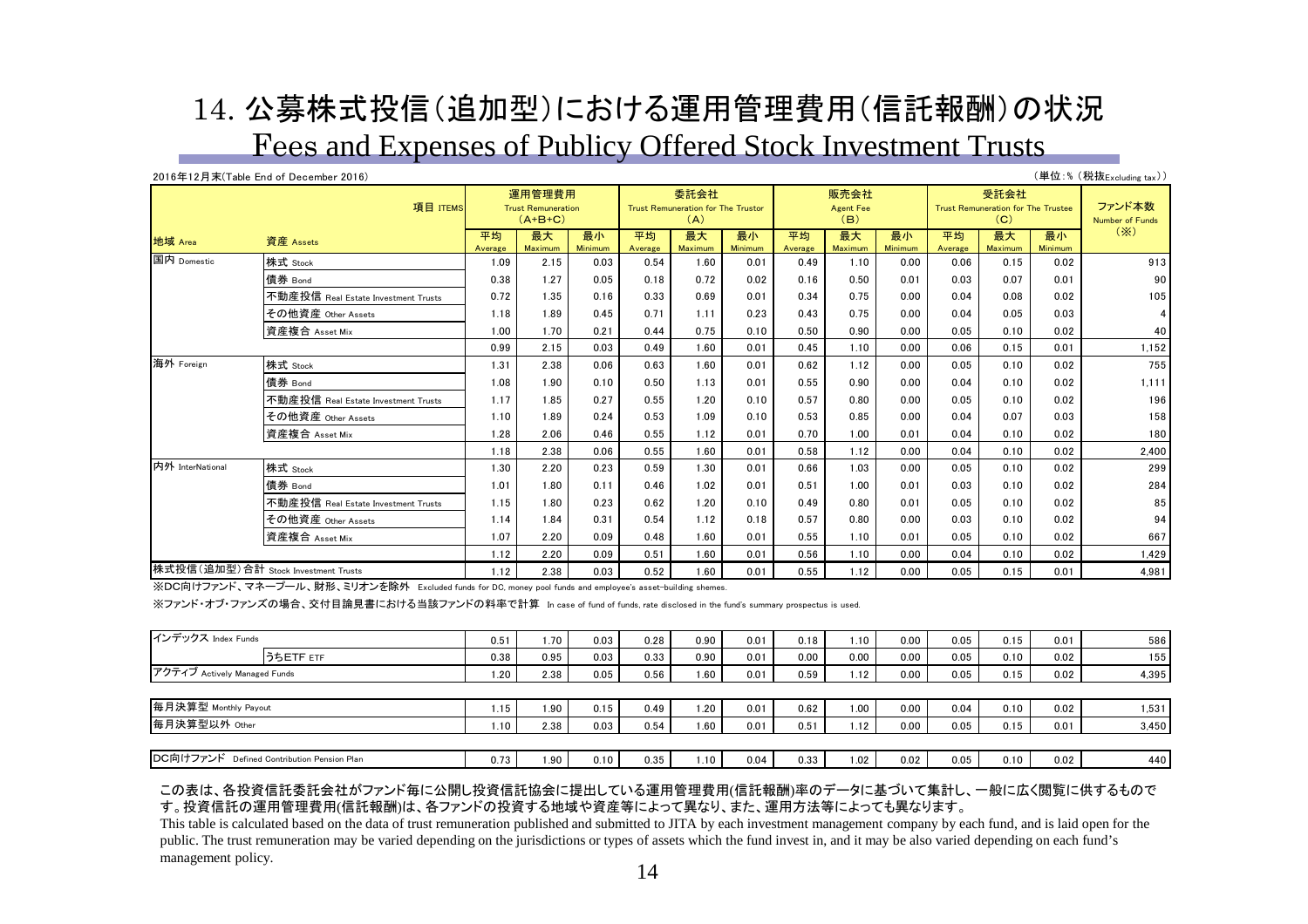### 15. 上場REITの純資産総額 Total Net Assets of Listed REITs

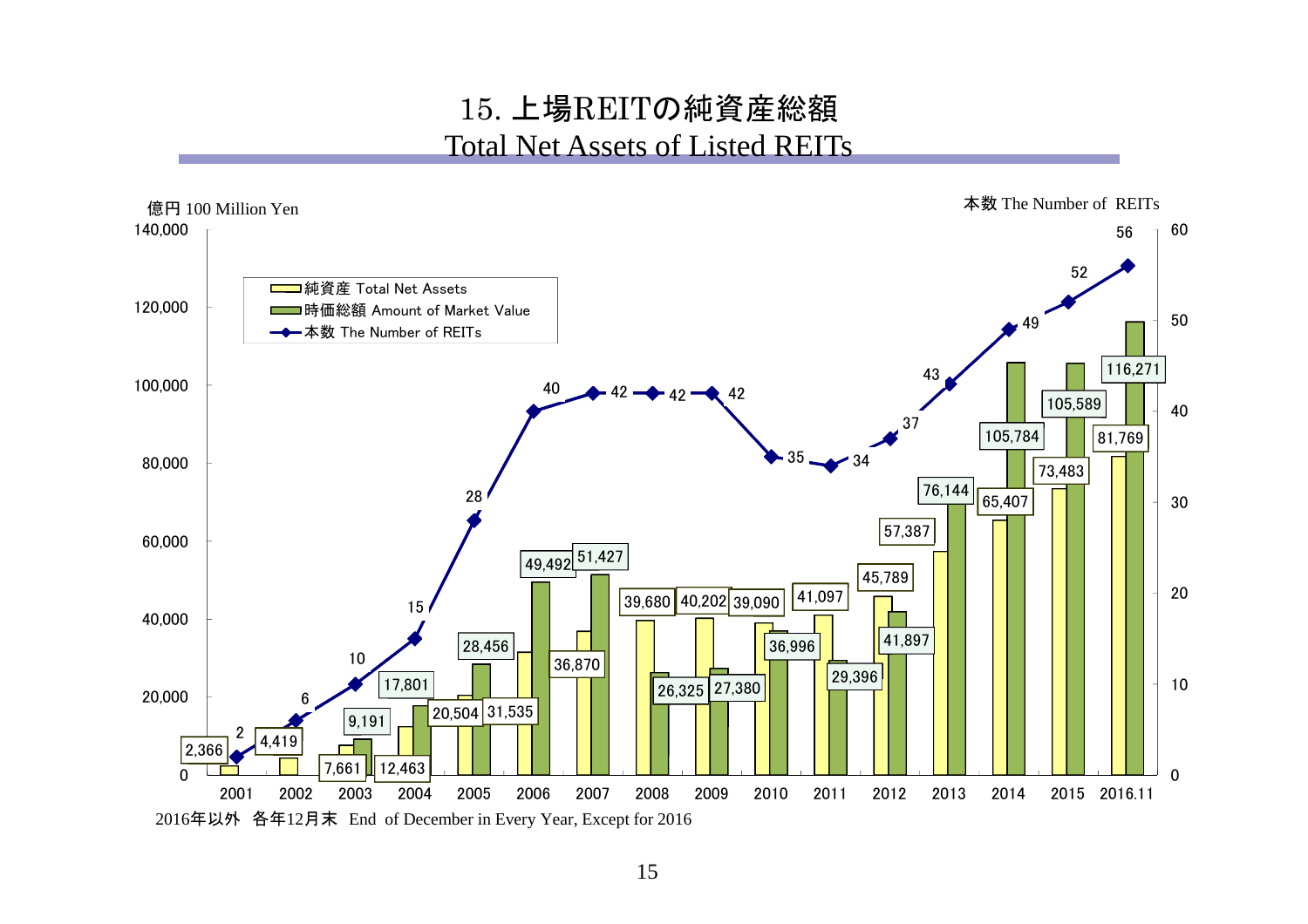### 16. 確定拠出年金(DC)向けファンドの市場規模(推計) Total Net Assets of Investment Trusts For Defined Contribution Pension Plan





※データは推計ベースであり、その正確性を保証するものではなく、今後変更されることがあります。

The figures are based on estimated data, therefore, we don't ensure those accuracy. And the figures are subject to change in the future.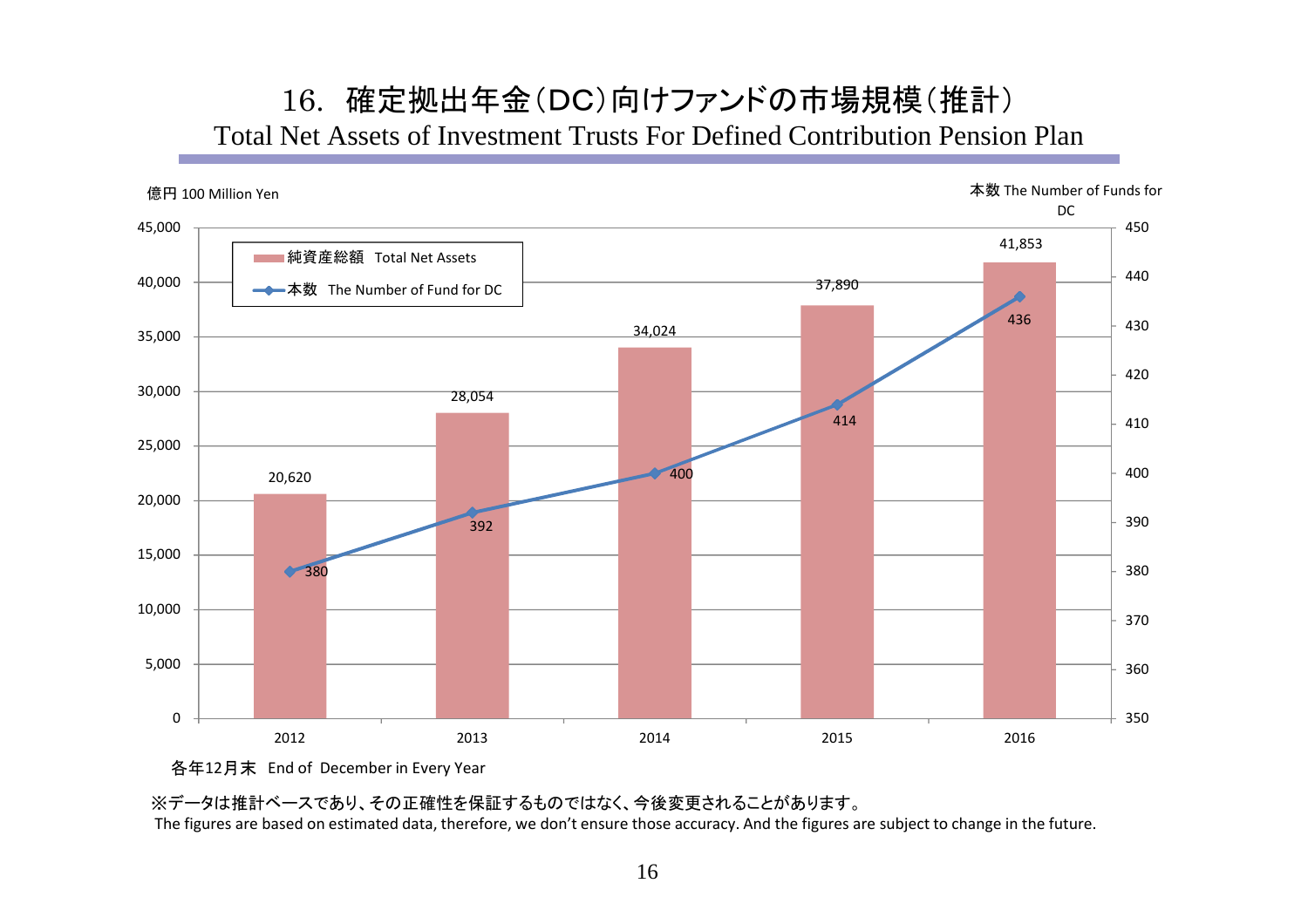# 17.ラップ向けファンドの市場規模(推計) Total Net Assets of Investment Trusts For Wrap Account



各年12月末 End of December in Every Year

※データは推計ベースであり、その正確性を保証するものではなく、今後変更されることがあります。

The figures are based on estimated data, therefore, we don't ensure those accuracy. And the figures are subject to change in the future.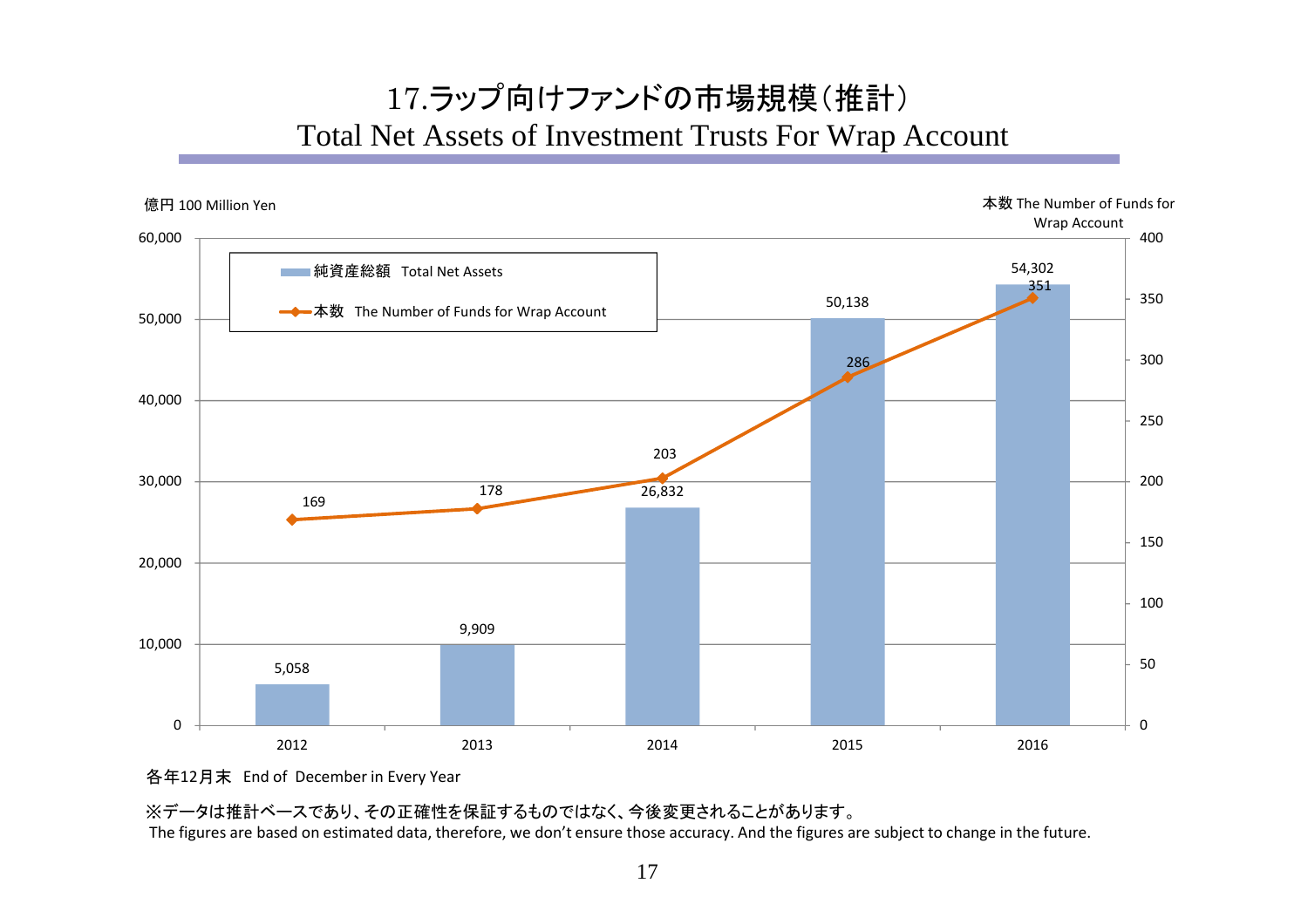# 18. 契約型私募投信の純資産総額の推移

Total Net Assets of Privately Placed Investment Trusts



18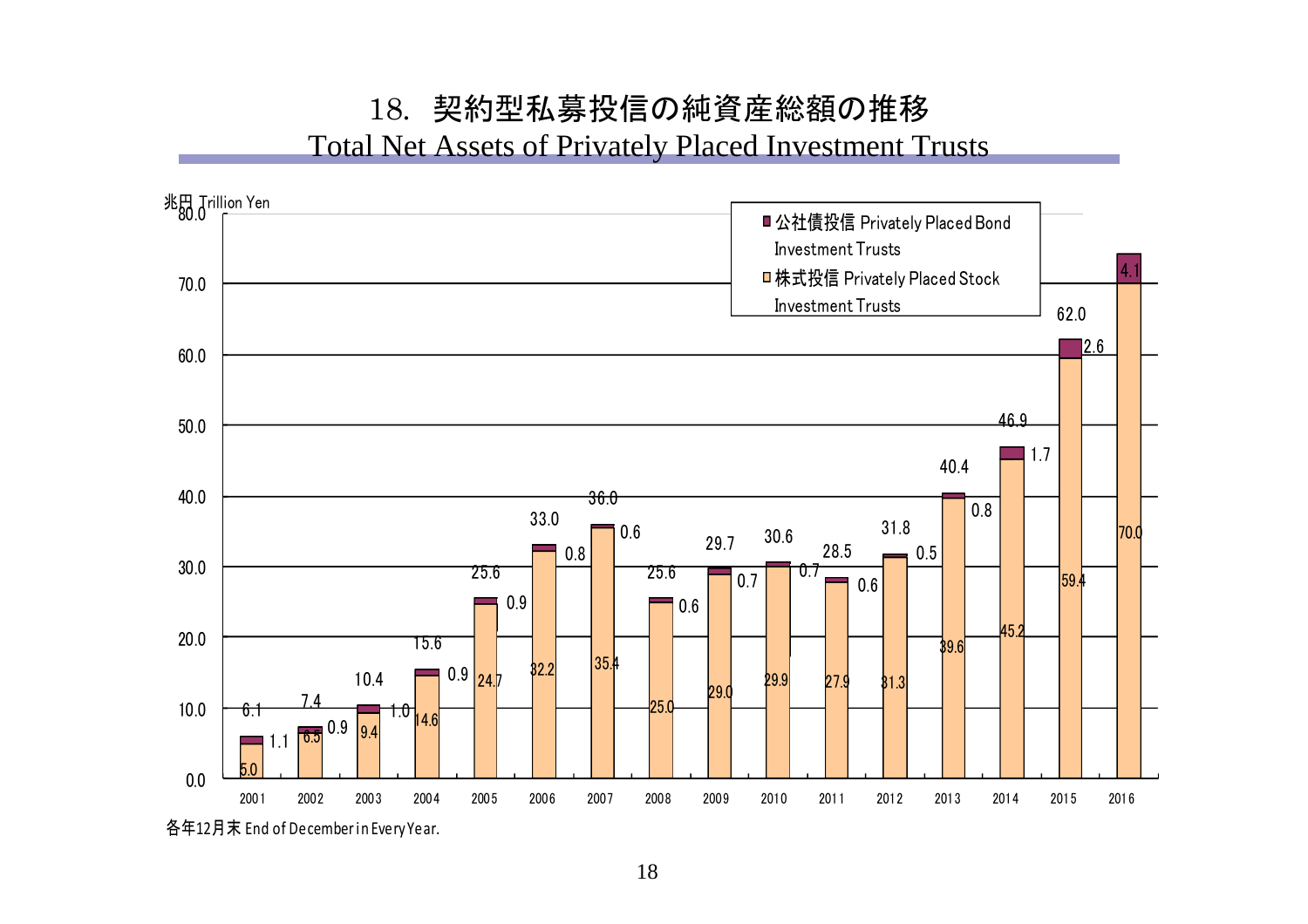### 19. 主要国における個人金融資産構成の比率

Ratio of Individual Financial Assets Structure in the Major Countries

#### -2016年第3Qにおける、日本の個人金融資産に占める投資信託の比率は5.0%。

Percentage of investment trusts occupied in Japanese individual financial Assets are 5.0% in end of

September 2016.

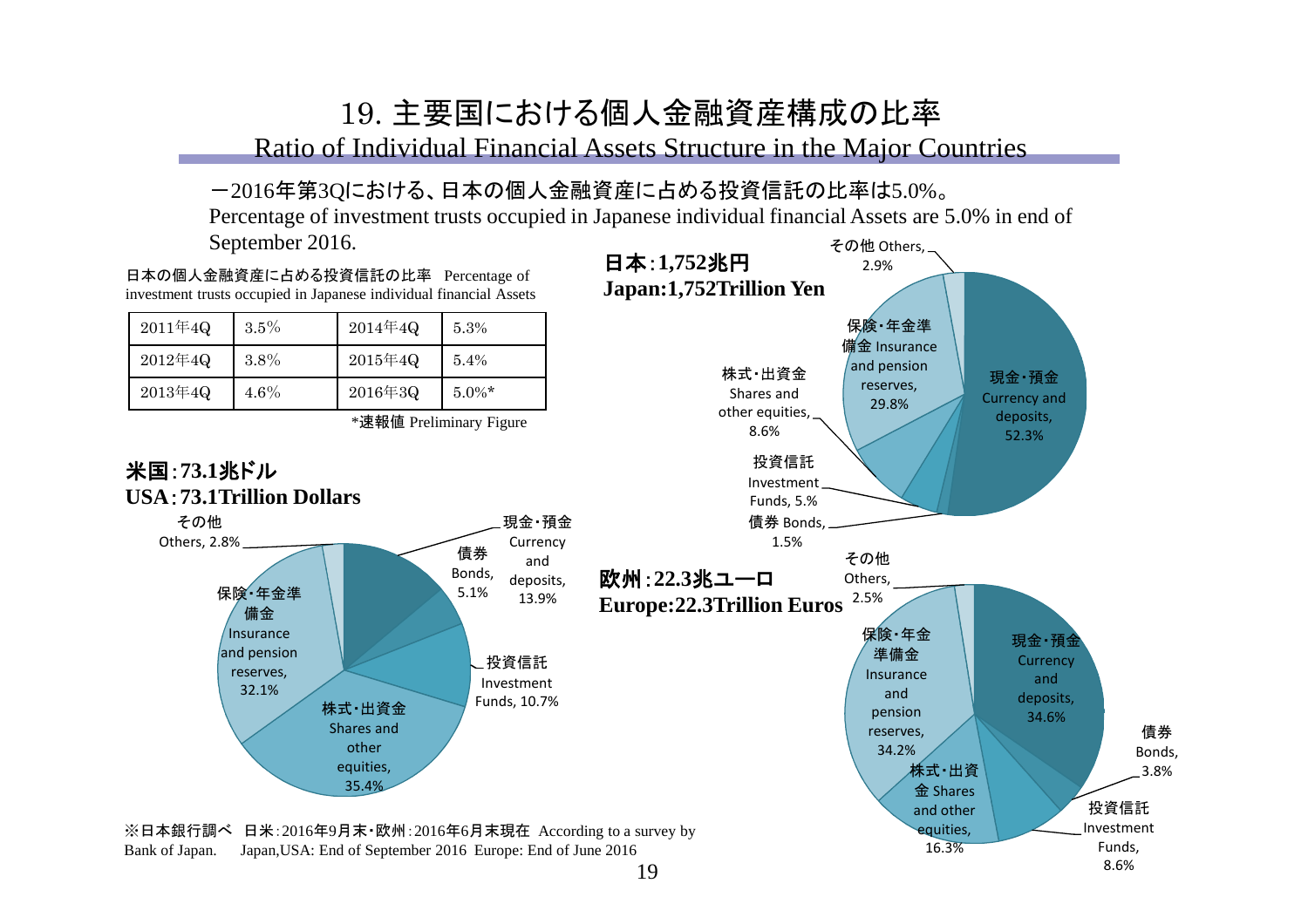### 20. 投資信託の世界統計 World Statistics of Investment Funds



世界の規制オープンエンド投資信託の残高(兆ドル、四半期末) Total Net Assets of Open-end Investment Funds in World (Trillion dollar/ End of Quarter)

投信残高上位**10**カ国(**2016**年**9**月末) **Top 10 Countries of Amount of Total Net Assets of Investment Funds (End of September 2016)**

|          | 国名<br>Country         | 残高(10億ドル)<br><b>Total Net Assets</b><br>(Billion US Dollars) |    | 国名<br>Country         | 残高(10億ドル)<br><b>Total Net Assets</b><br>(Billion US Dollars) |
|----------|-----------------------|--------------------------------------------------------------|----|-----------------------|--------------------------------------------------------------|
| 1        | 米国 $USA$              | 18,741                                                       | 6  | オーストラリア<br>Australia  | 1,672                                                        |
| $\bf{2}$ | ルクセンブルグ<br>Luxembourg | 4,042                                                        | 7  | 日本<br>Japan           | 1,564                                                        |
| 3        | アイルランド<br>Ireland     | 2,169                                                        | 8  | 英国 UK                 | 1,547                                                        |
| 4        | ドイツ<br>Germany        | 1,988                                                        | 9  | 中国<br>China           | 1,258                                                        |
| 5        | フランス<br>France        | 1,930                                                        | 10 | ブラジル<br><b>Brazil</b> | 1,014                                                        |

2015年第1四半期より、IIFAはオープンエンド型投資信託の集計対象範囲を拡大、すなわち、上場投信、機関投資家向けファンド、元本保証/保全型ファンド等を追加している。 From the 1Q 2015, IIFA has expanded the aggregate scope of statistics. In other words, IIFA added ETFs, institutional funds, guaranteed /protected funds in the statistics.